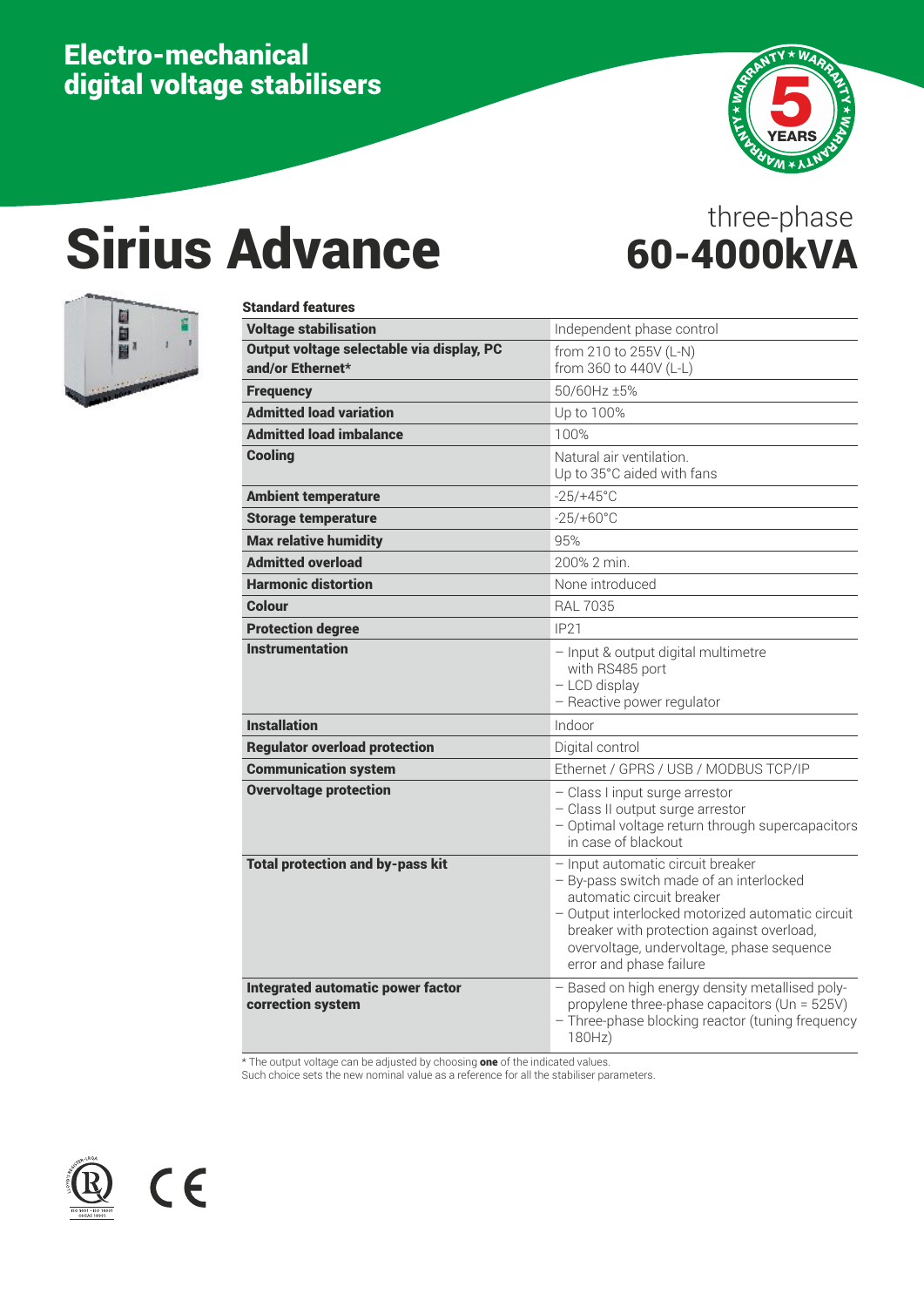### Sirius Advance three-phase

60-4000kVA

#### **Accessories**

Input isolating transformer EMI/RFI filters Neutral point reactor

IP54 protection degree for indoor and outdoor installation

#### ±15% ±20% ±25% ±30% +15%/-35% +15%/-45% **125** 100 80 60 80 60 **160** 125 100 80 100 80 **200** 160 125 100 125 100 **250** 200 160 125 160 125 **320** 250 200 160 200 160 **400** 320 250 200 250 250 200 **500** 400 320 250 320 320 250 **630** 500 400 320 400 320 **800** 630 500 400 500 500 400 **1000** 800 630 500 630 630 500 **1250** 1000 800 630 800 630 630 **1600** 1250 1000 800 1000 800 800 **2000** 1600 1250 1000 1250 1000 1250 **2500** 2000 1600 1250 1600 1600 1250 **3200** 2500 2000 1600 2000 1600 2000 1600 **4000** 3200 2500 2000 2500 2500 2500 2000

#### Rating in relation to the input variation percentage

**Sirius Advance** voltage stabilisers derive from the SIRIUS type, of which they maintain the main technical characteristics.

The standard integration of some functions and accessories usually offered as optional, **complete** and enrich the equipment.

#### The **additional features** are:

- Input automatic circuit breaker;
- Bypass switch via an interlocked automatic circuit breaker;
- Output interlocked motorized automatic circuit breaker;
- Integrated automatic power factor correction system.

The input **automatic circuit breaker** (QF1) ensures protection against failure and/or short-circuits inside the unit.

The **bypass automatic circuit breaker** ( $QF2$ ) protects the line supplying the load against overload and shortcircuits in bypass condition.

The **output motorized automatic circuit breaker** ( $QF3$ ), interlocked with the bypass switch, protects against overload, short-circuit, overvoltage, undervoltage, phase sequence error and phase failure.

The integrated automatic Power Factor Correction system maintains the power factor value ( $\cos \varphi$ ) to a high level ensuring the known advantages for the users but also affecting the sizing of the stabiliser. The PFC system exploits high energy density metallised polypropylene three-phase capacitors (Un=525V) exclusively thus guaranteeing robustness and reliability. The addition of blocking reactors

(detuned filters) eliminates undesired harmonics and protects the capacitors. The reactive power controller is mounted on the external control synoptic panel.

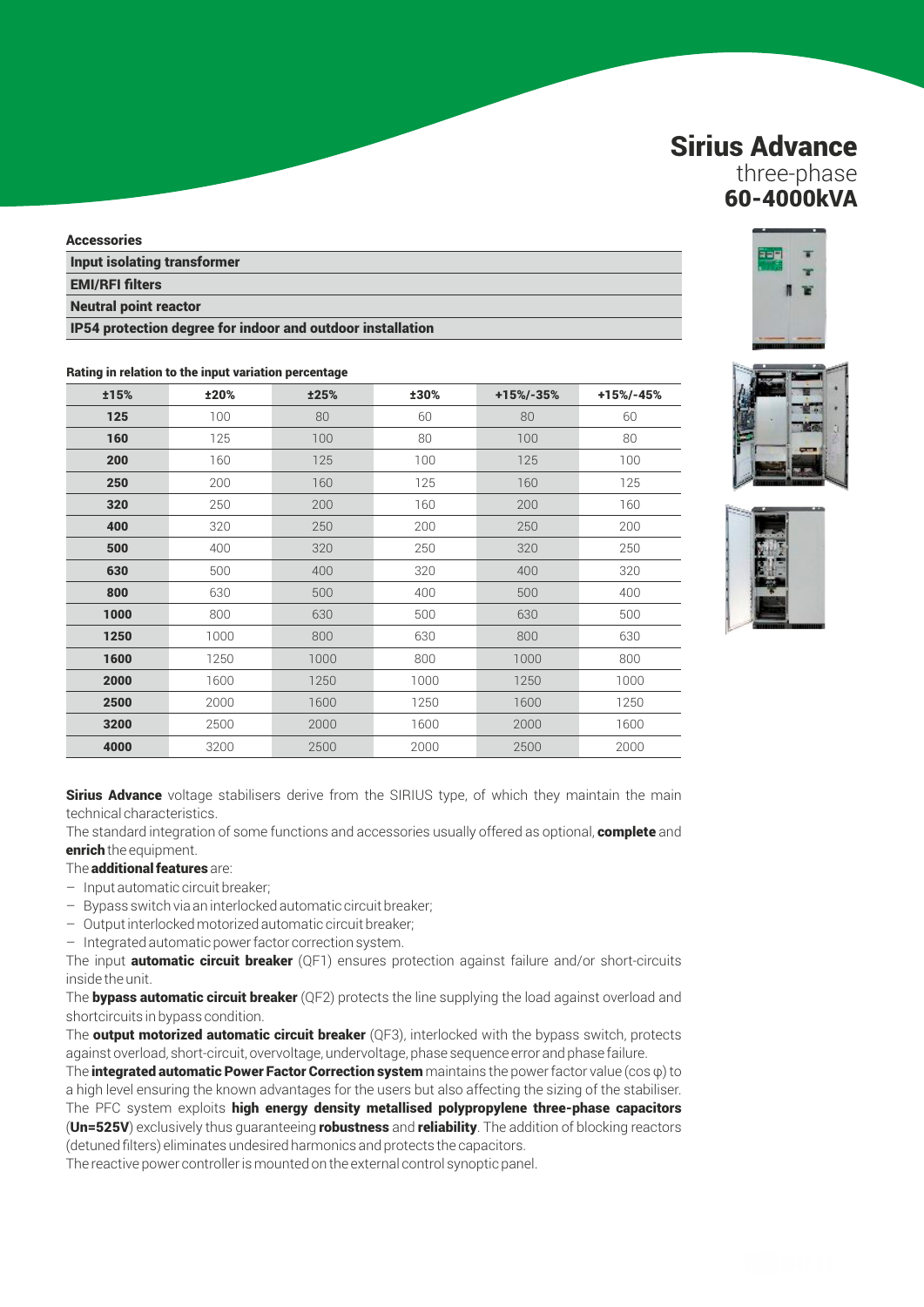## Sirius Advance three-phase 60-4000kVA



#### Wide range

– symmetrical: ±15%, ±20%, ±25%, ±30% (other on request) – asyimmetrical: +15%/-35%, +15%/-45% (other on request) Output voltage accuracy: **±0.5%**.



#### **Technology**

Control and stabilisation, performed on the true RMS value, are based on two two-way DSP**microprocessor** operating with a software specifically developed, and under the supervision provided by a third microprocessor (bodyguard).

Parameters and reference voltage can be set via a PC, thus allowing for solving any problems related to voltage stability directly in the field. Independent regulation on each phase.



#### Long life

System voltage regulator with rollers (without brushes, which are subject to heavy wear & tear). **Columnar voltage regulator** make possible to achieve **high ratings** (up to 6000kVA) and a solid and reliable construction



#### Long life

Extended warranty: 5 years.



#### Protection

The stabiliser is provided of an **electronic** voltage regulator **protection system** activates in case of overload on the voltage regulator. In such conditions, the **load supply is not interrupted**. The auxiliary circuit is protected by fuses.



#### **Protection**

Overvoltage protection: Class I input surge arrestor. – Class II output surge arrestor.



#### **Protection**

Output voltage reset to the minimum value in case of blackout by means of supercapacitors banks in order to ensure the correct shutdown.

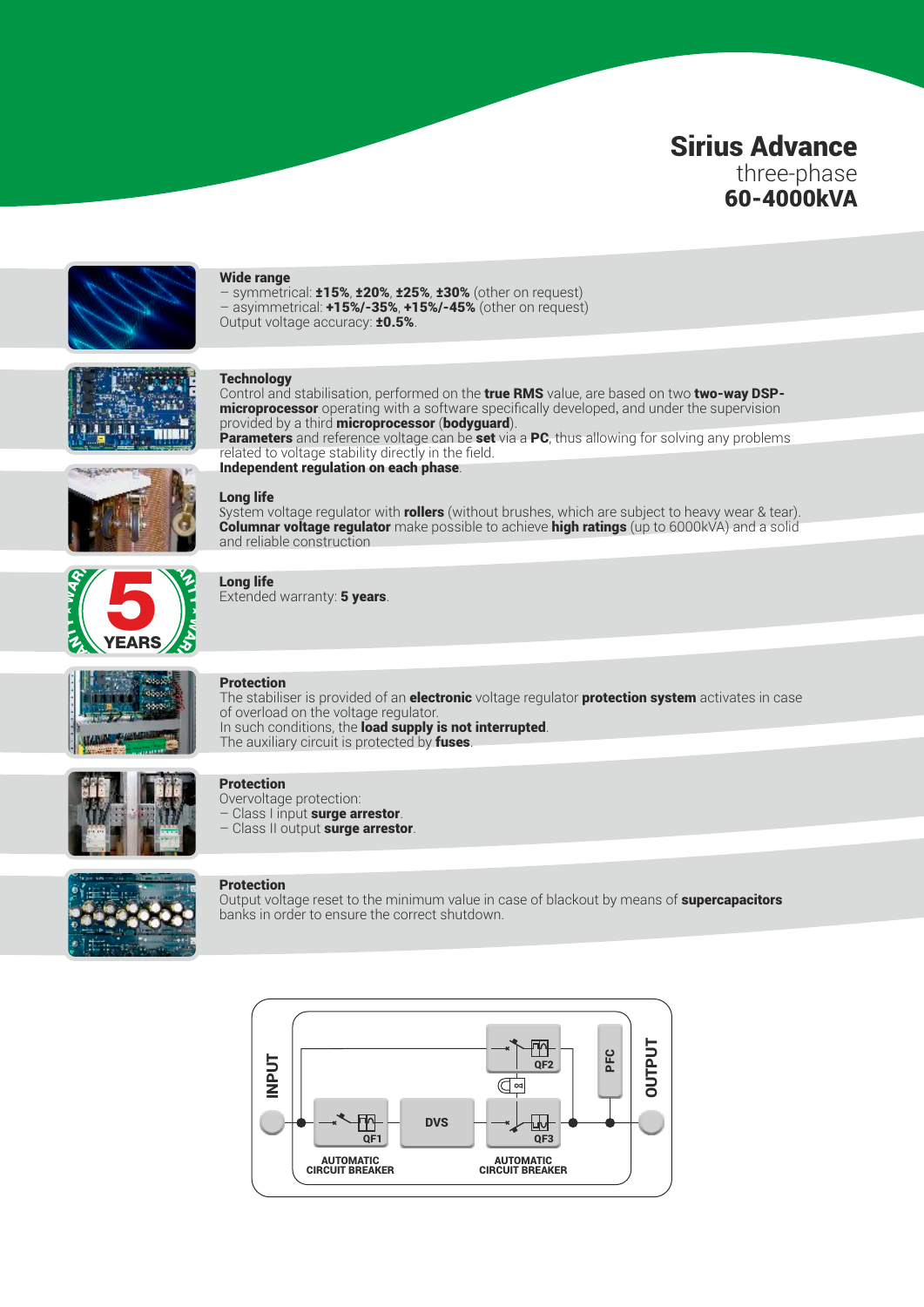## Sirius Advance three-phase 60-4000kVA



#### Protection

- Total protection by-pass kit:
- Input automatic circuit breaker
- By-pass automatic circuit breaker – Output motorized automatic circuit breaker
- 308 2300 2305 306

#### Instrumentation

Two **multi-task digital analyser** mounted on the front panel and fitted with RS485 port (linked and phase voltage current, frequency, power factor, active power, reactive power, apparent power etc.).



#### Power Factor Correction

The PFC system exploits high energy density metallized polypropylene three-phase capacitors (Un =  $525\acute{v}$ ) exclusively thus guaranteeing robustness and reliability. The addition of blocking reactors (**detuned filters**) eliminates undesired harmonics and protects the capacitors.



#### Power Factor Correction

The **reactive power regulator** RPC are designed to provide the desired power factor while minimizing the wearing on the banks of capacitors, accurate and reliable in measuring and control functions are simple and intuitive in installation and construction.



#### **Monitoring**

The local display embedded in the front panel enables the visualization of operating mode and setting data.

The stabiliser **operating mode** can be easily **monitored** by means of the **LEDs** on the front panel, which provide with **information** and **alarms**.



#### **Monitoring**

Monitoring activities can be run remotely by installing on a PC (connected to the stabiliser via Ethernet) the STABIMON software provided with the unit. It is also possible to communicate with the stabiliser with the **Modbus TCP/IP** protocol.



#### **Monitoring**

The control system is able to interface with the **Internet** thanks to its capability to connect with **Ethernet** and **Gprs** protocols. This allows for a remote monitoring of the equipment, thus guaranteeing **prompt** 

assistance worldwide.

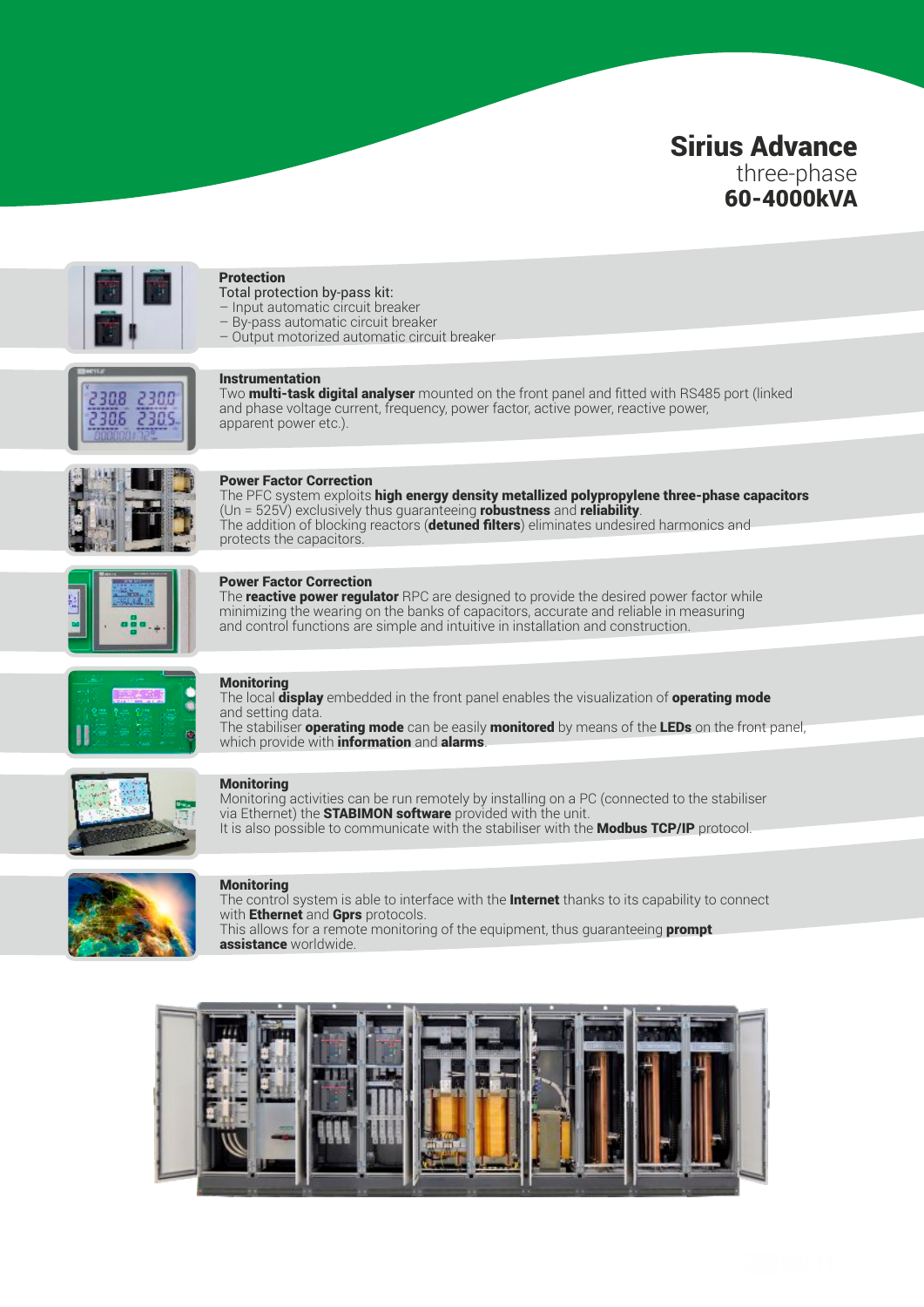## Sirius Advance

three-phase 60-4000kVA

| <b>Type</b>                                                                                                          |                                               |              |                                  |                             |                            |                          |                   |                     |         |        |
|----------------------------------------------------------------------------------------------------------------------|-----------------------------------------------|--------------|----------------------------------|-----------------------------|----------------------------|--------------------------|-------------------|---------------------|---------|--------|
|                                                                                                                      | voltage<br>variation<br>range<br><b>Input</b> | Rating       | voltage<br>range<br><b>Input</b> | Maximum<br>input<br>current | voltage<br>±0.5%<br>Output | <b>Output</b><br>current | <b>Efficiency</b> | Speed<br>regulation | Cabinet | Weight |
|                                                                                                                      | [%]                                           | [kVA]        | $[V]$                            | $[A]$                       | $[V]$                      | $[A]$                    | $[\%]$            | $\sqrt{ms/V}$       | Type    | [kq]   |
| Input voltage variation range <b>±20%/±15%</b> (the values listed in the table are referred to 400V nominal voltage) |                                               |              |                                  |                             |                            |                          |                   |                     |         |        |
| $100 - 20$                                                                                                           | ±20                                           | 100          | 320-480                          | 180                         |                            | 144                      |                   | 15                  |         |        |
| $125 - 15$                                                                                                           | ±15                                           | 125          | 340-460                          | 213                         | 400                        | 181                      | >98               | 20                  | 47      | 880    |
| 125-20                                                                                                               | ±20                                           | 125          | 320-480                          | 226                         | 400                        | 181                      | >98               | 15                  | 47      | 900    |
| $160 - 15$                                                                                                           | ±15                                           | 160          | 340-460                          | 272                         |                            | 231                      |                   | 20                  |         |        |
| 160-20                                                                                                               | ±20                                           | 160          | 320-480                          | 289                         | 400                        | 231                      | >98               | 15                  | 48      | 1150   |
| $200 - 15$                                                                                                           | ±15                                           | 200          | 340-460                          | 340                         |                            | 289                      |                   | 20                  |         |        |
| $200 - 20$                                                                                                           | ±20                                           | 200          | 320-480                          | 361                         | 400                        | 289                      | >98               | 15                  | 48      | 1220   |
| $250 - 15$                                                                                                           | ±15                                           | 250          | 340-460                          | 425                         |                            | 361                      |                   | 20                  |         |        |
| 250-20                                                                                                               | ±20                                           | 250          | 320-480                          | 452                         | 400                        | 361                      | >98               | 15                  | 48      | 1450   |
| $320 - 15$<br>320-20                                                                                                 | ±15<br>±20                                    | 320<br>320   | 340-460<br>320-480               | 544<br>578                  |                            | 462                      |                   | 20<br>15            |         |        |
| 400-15                                                                                                               | ±15                                           | 400          | 340-460                          | 680                         | 400                        | 462<br>578               | >98               | 20                  | 50      | 1700   |
| 400-20                                                                                                               | ±20                                           | 400          | 320-480                          | 722                         |                            | 578                      |                   | 15                  |         |        |
| $500 - 15$                                                                                                           | ±15                                           | 500          | 340-460                          | 851                         | 400                        | 723                      | >98               | 20                  | 57      | 1880   |
| 500-20                                                                                                               | ±20                                           | 500          | 320-480                          | 903                         |                            | 723                      |                   | 15                  |         |        |
| 630-15                                                                                                               | ±15                                           | 630          | 340-460                          | 1071                        | 400                        | 910                      | >98               | 20                  | 64      | 2200   |
| 630-20                                                                                                               | ±20                                           | 630          | 320-480                          | 1138                        | 400                        | 910                      | >98               | 18                  | 64      | 2720   |
| 800-15                                                                                                               | ±15                                           | 800          | 340-460                          | 1360                        |                            | 1156                     |                   | 24                  |         |        |
| 800-20                                                                                                               | ±20                                           | 800          | 320-480                          | 1445                        | 400                        | 1156                     | >98               | 18                  | 72      | 2950   |
| 1000-15                                                                                                              | ±15                                           | 1000         | 340-460                          | 1700                        |                            | 1445                     |                   | 24                  |         |        |
| 1000-20                                                                                                              | ±20                                           | 1000         | 320-480                          | 1806                        | 400                        | 1445                     | >98               | 18                  | 73      | 4240   |
| 1250-15                                                                                                              | ±15                                           | 1250         | 340-460                          | 2125                        |                            | 1806                     |                   | 24                  |         |        |
| 1250-20                                                                                                              | ±20                                           | 1250         | 320-480                          | 2258                        | 400                        | 1806                     | >98               | 18                  | 74      | 5500   |
| 1600-15<br>1600-20                                                                                                   | ±15<br>±20                                    | 1600         | 340-460                          | 2720                        |                            | 2312                     |                   | 24                  |         |        |
| 2000-15                                                                                                              | ±15                                           | 1600<br>2000 | 320-480<br>340-460               | 2890<br>3400                | 400                        | 2312<br>2890             | >98               | 18<br>24            | 75      | 5980   |
| 2000-20                                                                                                              | ±20                                           | 2000         | 320-480                          | 3613                        | 400                        | 2890                     | >98               | 22                  | 85      | 7840   |
| 2500-15                                                                                                              | ±15                                           | 2500         | 340-460                          | 4251                        | 400                        | 3613                     | >98               | 30                  | 85      | 7840   |
| 2500-20                                                                                                              | ±20                                           | 2500         | 320-480                          | 4516                        | 400                        | 3613                     | >98               | 22                  | 87      | 9600   |
| 3200-15                                                                                                              | ±15                                           | 3200         | 340-460                          | 5440                        | 400                        | 4624                     | >98               | 30                  | 87      | 9600   |
| 3200-20                                                                                                              | ±20                                           | 3200         | 320-480                          | 5780                        | 400                        | 4624                     | >98               | 27                  | 95      | 12800  |
| 4000-15                                                                                                              | ±15                                           | 4000         | 340-460                          | 6800                        | 400                        | 5780                     | >98               | 36                  | 95      | 12800  |
|                                                                                                                      |                                               |              |                                  |                             |                            |                          |                   |                     |         |        |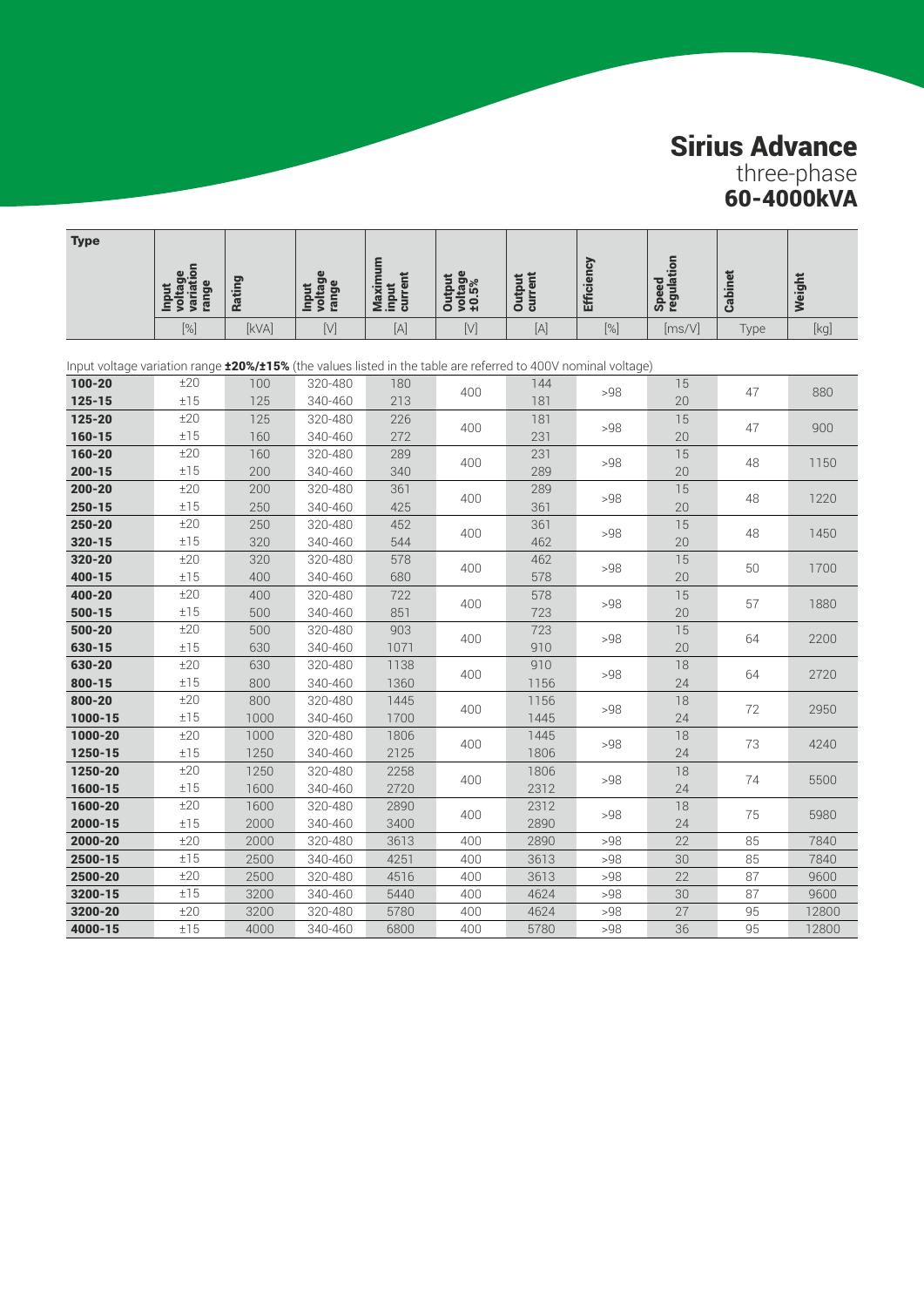## Sirius Advance

three-phase 60-4000kVA

| <b>Type</b>                                                                                                         |                                        |            |                           |                             |                            |                   |                   |                     |         |        |
|---------------------------------------------------------------------------------------------------------------------|----------------------------------------|------------|---------------------------|-----------------------------|----------------------------|-------------------|-------------------|---------------------|---------|--------|
|                                                                                                                     | voltage<br>variation<br>range<br>Input | Rating     | Input<br>voltage<br>range | Maximum<br>input<br>current | voltage<br>±0.5%<br>Output | Output<br>current | <b>Efficiency</b> | Speed<br>regulation | Cabinet | Weight |
|                                                                                                                     | $[\%]$                                 | [kVA]      | $[ \vee]$                 | $[{\mathsf A}]$             | $[ \vee ]$                 | $[{\mathsf A}]$   | $[\%]$            | [ms/V]              | Type    | [kg]   |
| Input voltage variation range $\pm 30\%/25\%$ (the values listed in the table are referred to 400V nominal voltage) |                                        |            |                           |                             |                            |                   |                   |                     |         |        |
| 60-30                                                                                                               | ±30                                    | 60         | 280-520                   | 124                         |                            | 87                |                   | 10                  |         |        |
| $80 - 25$                                                                                                           | ±25                                    | 80         | 300-500                   | 154                         | 400                        | 116               | >98               | 12                  | 47      | 880    |
| $80 - 30$                                                                                                           | ±30                                    | 80         | 280-520                   | 165                         | 400                        | 116               | >98               | 10                  | 47      | 900    |
| $100 - 25$                                                                                                          | ±25                                    | 100        | 300-500                   | 193                         |                            | 144               |                   | 12                  |         |        |
| 100-30                                                                                                              | ±30                                    | 100        | 280-520                   | 206                         | 400                        | 144               | >98               | 10                  | 48      | 1150   |
| 125-25                                                                                                              | ±25                                    | 125        | 300-500                   | 241                         |                            | 181               |                   | 12                  |         |        |
| 125-30                                                                                                              | ±30                                    | 125        | 280-520                   | 258                         | 400                        | 181               | >98               | 10                  | 48      | 1220   |
| 160-25                                                                                                              | ±25                                    | 160        | 300-500                   | 308                         |                            | 231               |                   | 12                  |         |        |
| 160-30                                                                                                              | ±30                                    | 160        | 280-520                   | 330                         | 400                        | 231               | >98               | 10                  | 48      | 1450   |
| $200 - 25$                                                                                                          | ±25                                    | 200        | 300-500                   | 385                         |                            | 289               |                   | 12                  |         |        |
| $200 - 30$                                                                                                          | ±30                                    | 200        | 280-520                   | 413                         | 400                        | 289               | >98               | 10                  | 50      | 1700   |
| 250-25                                                                                                              | ±25                                    | 250        | 300-500                   | 482                         |                            | 361               |                   | 12                  |         |        |
| 250-30                                                                                                              | ±30                                    | 250        | 280-520                   | 516                         | 400                        | 361               | >98               | 10                  | 57      | 1880   |
| 320-25                                                                                                              | ±25                                    | 320        | 300-500                   | 617                         |                            | 462               |                   | 12                  |         |        |
| 320-30                                                                                                              | ±30                                    | 320        | 280-520                   | 661                         | 400                        | 462               | >98               | 10                  | 64      | 2200   |
| 400-25<br>400-30                                                                                                    | ±25<br>±30                             | 400<br>400 | 300-500<br>280-520        | 770<br>826                  |                            | 578               |                   | 12<br>12            |         |        |
| $500 - 25$                                                                                                          | ±25                                    | 500        | 300-500                   | 963                         | 400                        | 578<br>723        | >98               | 15                  | 64      | 2720   |
| 500-30                                                                                                              | ±30                                    | 500        | 280-520                   | 1032                        |                            | 723               |                   | 12                  |         |        |
| 630-25                                                                                                              | ±25                                    | 630        | 300-500                   | 1214                        | 400                        | 910               | >98               | 15                  | 72      | 2950   |
| 630-30                                                                                                              | ±30                                    | 630        | 280-520                   | 1300                        |                            | 910               |                   | 12                  |         |        |
| 800-25                                                                                                              | ±25                                    | 800        | 300-500                   | 1541                        | 400                        | 1156              | >98               | 15                  | 73      | 4240   |
| 800-30                                                                                                              | ±30                                    | 800        | 280-520                   | 1651                        |                            | 1156              |                   | 12                  |         |        |
| 1000-25                                                                                                             | ±25                                    | 1000       | 300-500                   | 1927                        | 400                        | 1445              | >98               | 15                  | 74      | 5500   |
| 1000-30                                                                                                             | ±30                                    | 1000       | 280-520                   | 2064                        |                            | 1445              |                   | 12                  |         |        |
| 1250-25                                                                                                             | ±25                                    | 1250       | 300-500                   | 2408                        | 400                        | 1806              | >98               | 15                  | 75      | 5980   |
| 1250-30                                                                                                             | ±30                                    | 1250       | 280-520                   | 2580                        | 400                        | 1806              | >98               | 15                  | 85      | 7840   |
| 1600-25                                                                                                             | ±25                                    | 1600       | 300-500                   | 3083                        | 400                        | 2312              | >98               | 18                  | 85      | 7840   |
| 1600-30                                                                                                             | ±30                                    | 1600       | 280-520                   | 3303                        | 400                        | 2312              | >98               | 15                  | 87      | 9600   |
| 2000-25                                                                                                             | ±25                                    | 2000       | 300-500                   | 3853                        | 400                        | 2890              | >98               | 18                  | 87      | 9600   |
| 2000-30                                                                                                             | ±30                                    | 2000       | 280-520                   | 4130                        | 400                        | 2892              | >98               | 18                  | 95      | 12800  |
| 2500-25                                                                                                             | ±25                                    | 2500       | 300-500                   | 4817                        | 400                        | 3613              | >98               | 22                  | 95      | 12800  |